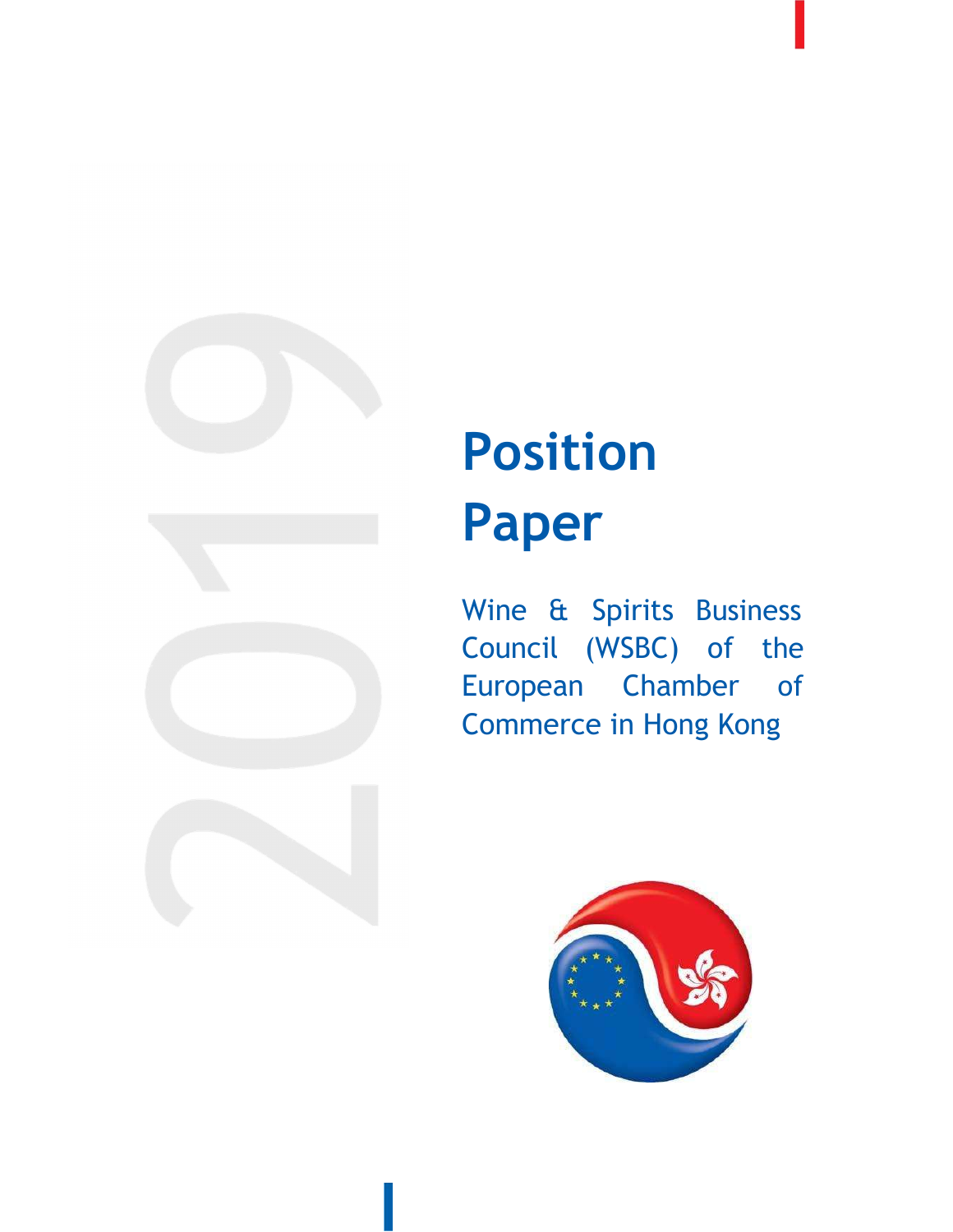The contents of this publication are the sole responsibility of the European Chamber of Commerce in Hong Kong and reflect the Chamber's views only.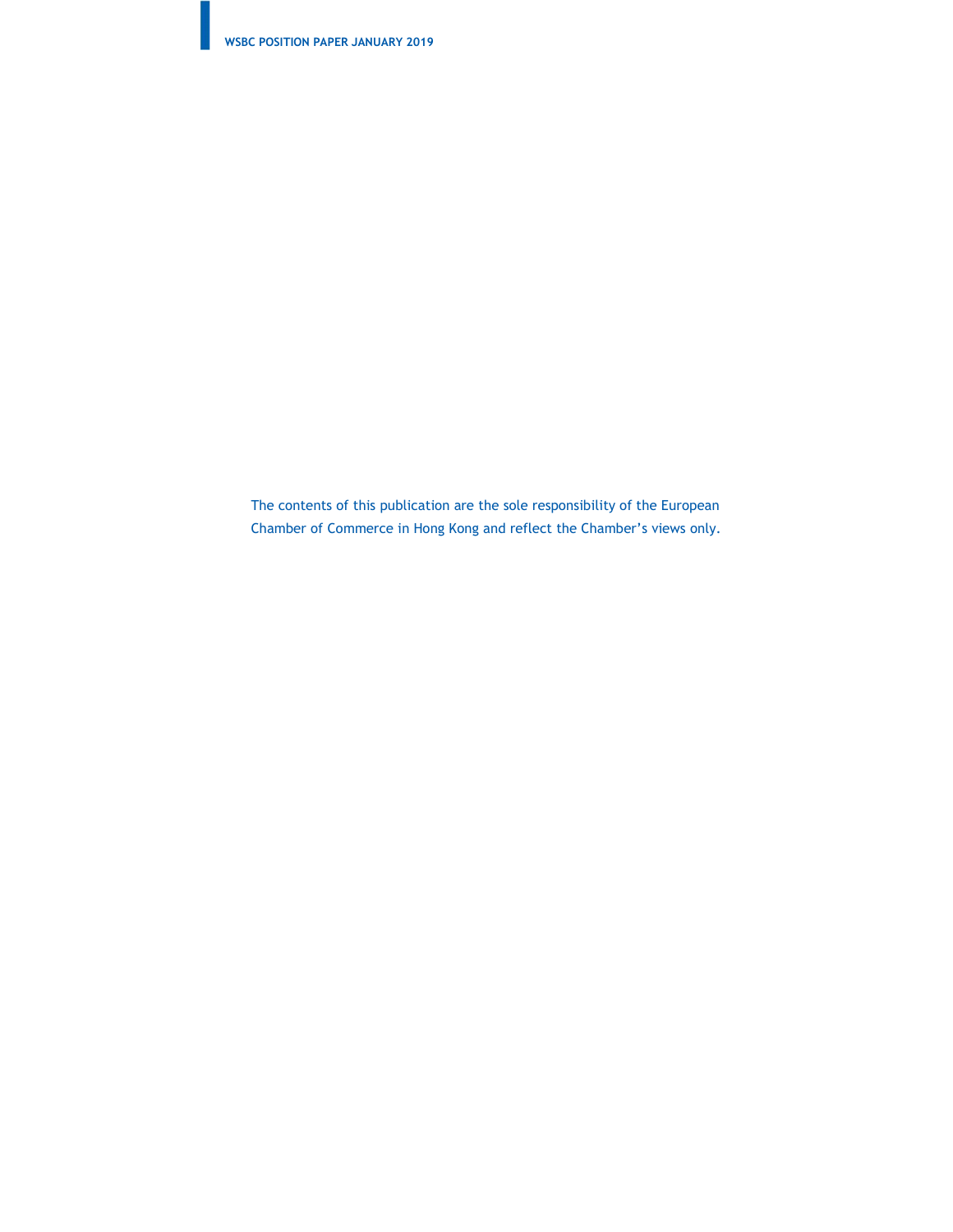### Tax Reform on Spirits can Bring HKD \$1bn in Economic Benefit and around 1,000 Jobs While No Change in Quantitative Consumption Level is Expected

# 1 Introduction

#### Reform Spirits Tax to Grow Hong Kong's Economy and Competitiveness

On behalf of the European Chamber of Commerce's Wine & Spirits Business Council (WSBC $^1$ ), we are delighted to share with you the findings of a recent academic study<sup>2</sup> led by Professor Waiman Cheung, Business School, the Chinese University of Hong Kong (CUHK).

Professor Cheung's study suggests that a reform of spirits tax system – replacing current 100% ad valorem tax on liquor above 30% alcohol by volume, with specific tax of around HKD 75 per litre of pure alcohol – could boost the local economy by HKD \$1 billion, create around 1,000 full-time jobs and, most importantly, strengthen Hong Kong's position as a premium tourist destination, providing further impetus for growth.

We believe the proposed reform could be part of the Government's measures to help the businesses, in particular SMEs, in time when the economies of Hong Kong, the Mainland and the world are likely to face headwinds over the next 12 to 18 months.

Therefore, in this submission, we recommend the Government to:

Reform the current outdated spirits tax regime and align it with international practice;

Replace the current 100% ad valorem tax on liquor above 30% alcohol by volume, with a more equitable specific tax; and

Set a reasonable level of specific taxation, at about HK\$75 per litre of pure alcohol, on all alcoholic products above 30% alcohol by volume.

 $^{\rm 1}$ WSBC comprises six leading international wine and spirits companies including Edrington, Moët Hennessy Diageo, Pernod Ricard, Remy Cointreau, Teeling Whiskey, and William Grant and Sons. Together, these companies represent 45% of the "spirits market" in Hong Kong.<br><sup>2</sup> Please refer to Annex 1: Cheung (2019), Study on Spirits Tax Reform and Economic Ben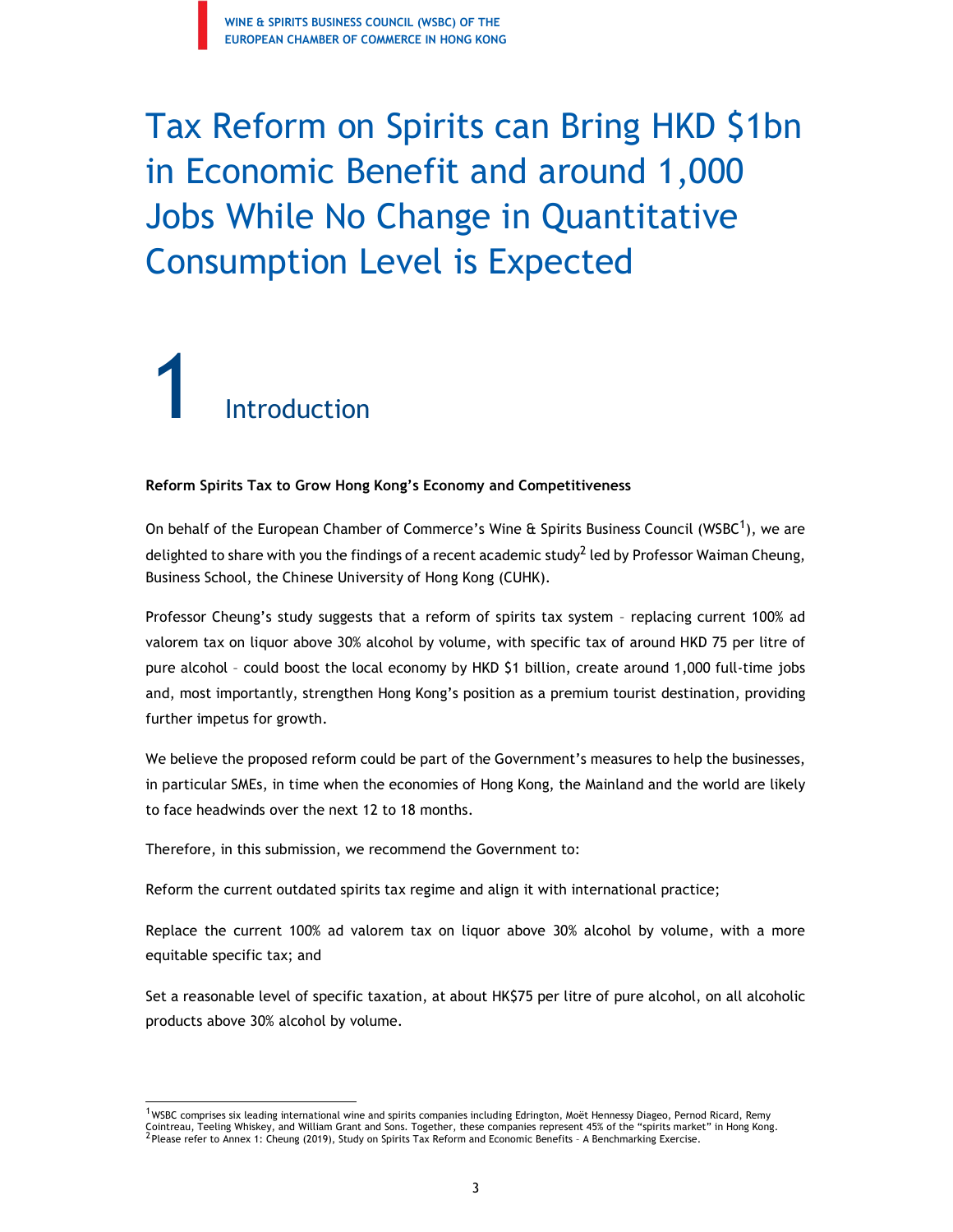The proposed spirits tax reform will be a supportive move to enhance Hong Kong's competitiveness and vibrancy of the food and beverage (F&B), entertainment, tourism, and spirits auction businesses, and unleash the untapped economic growth potential. More importantly, the changes will benefit the wider public due to the increased employment and the job opportunities, as indicated in the academic study conducted by Professor Waiman Cheung and his team.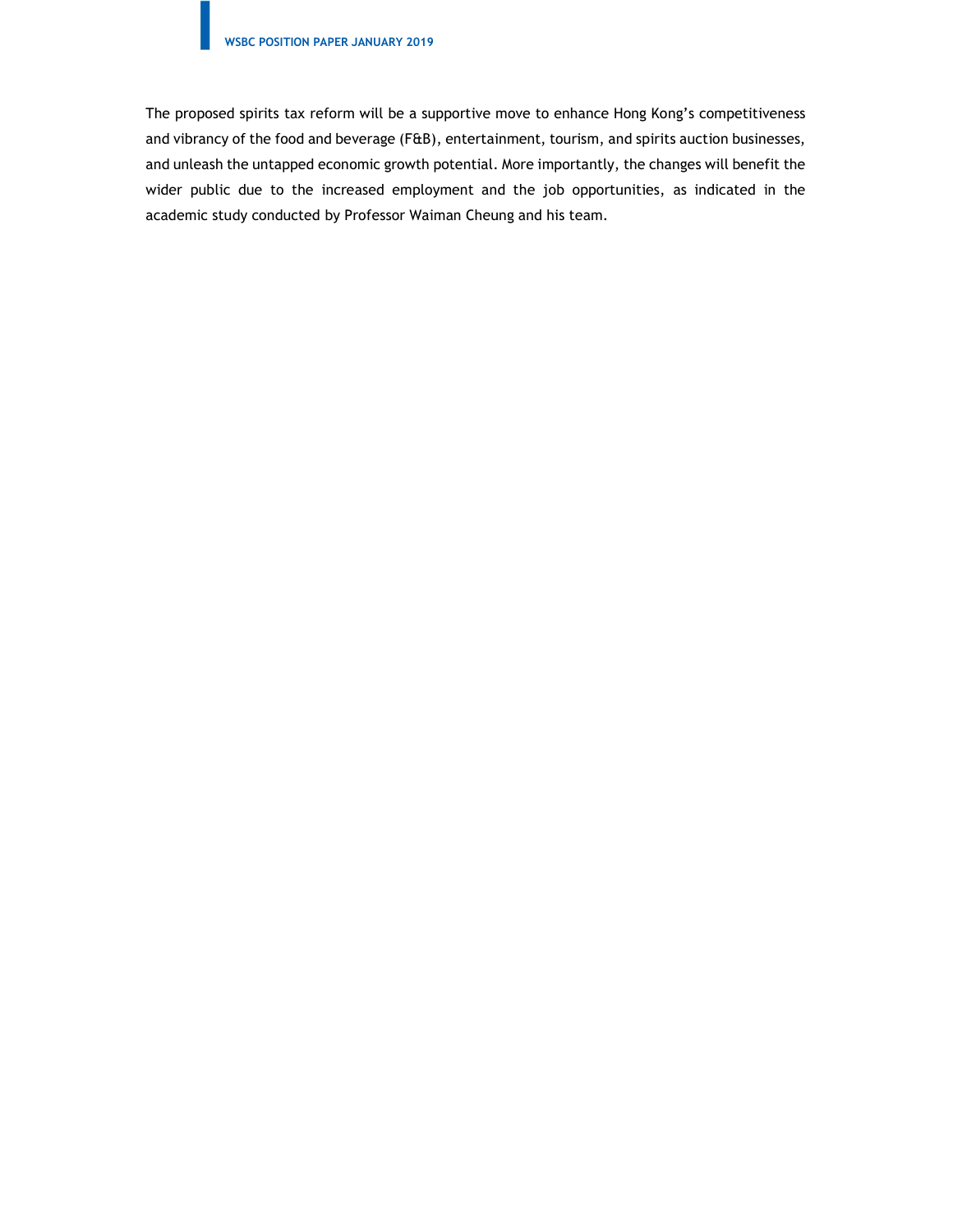### Tax Reform could generate HKD \$1 billion Economic Benefits

According to Professor Cheung's study, the proposed spirits tax reform could generate as much as HK\$1 billion for Hong Kong's economy. The total economic impact<sup>3</sup> of the proposed spirits tax reform is estimated to be between HK\$990 and HK\$1,105 million of value depending on the extent the tax savings are passed onto the consumers.

The economic impact for spirits-related businesses including spirits trade, auction and F&B is estimated to be HK\$702 to HK\$738 million of value-added. The additional impact on tourism is estimated to be HK\$288 to HK\$367 million of value-added. Substantial benefits would be created for the gastronomic, bar and tourism industry.

We have witnessed the enhanced success of Hong Kong wine events after the removal of wine and beer duties in 2008: between 2009 and 2018, the tourist attendance of the annual Wine & Dine Festival has grown significantly from 11k to 19k and meanwhile the number of booths has increased from 151 to 498 (+300%). A vibrant market of premium spirits would reinvigorate the F&B sector to innovate and compete with the growing counterparts in the regional food map, inject new excitement to the annual mega events calendar, and attract new trade participants and visiting tourists to enhance the current success even further. This would secure Hong Kong's competitiveness as a destination of choice in the region, for entertainment, fine dining, art and culture, and other iconic attractions; and promote regional tourism in collaboration with cities in the Greater Bay Area too.

 $3$ Total economic impact = total impact in trading sector + tourism sector. It includes direct, indirect and induced economic impact.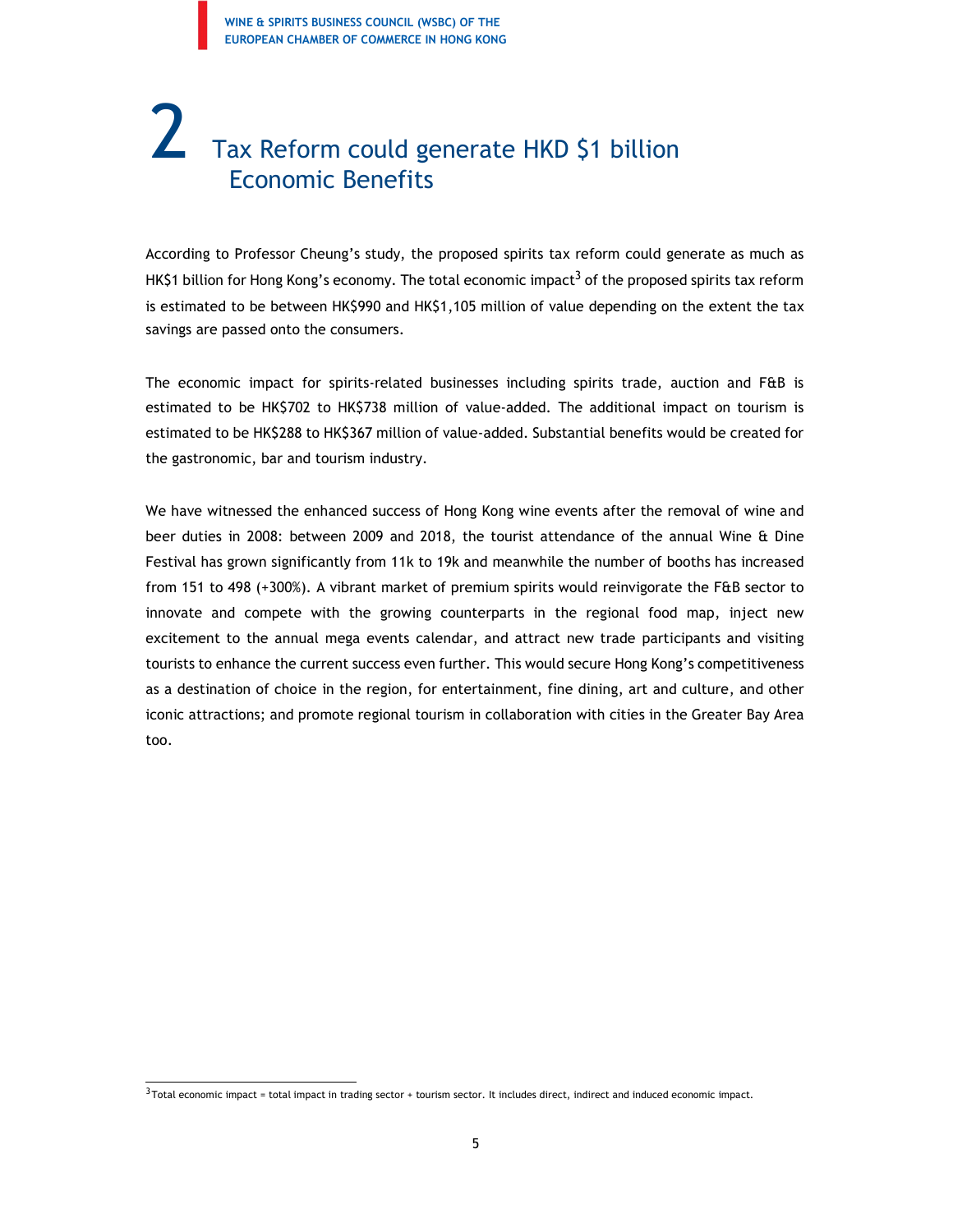### Tax Reform could Bring about Premiumization of Spirits Consumption, More than 80% of Hong Kong Spirits Consumers would Trade Up

A specific tax system with reasonable tax rate will generate multiple benefits to the industry and the wider economy of Hong Kong. The proposed reform could facilitate premiumization and enhance vibrancy of Hong Kong's spirits market. This could unleash the new dynamism in the F&B and tourism space, promote more variety of high quality dining and drinking experiences for local and tourists, convert overseas purchases back to the territory by encouraging visitors to purchase locally, and ultimately attract new players and generate new opportunities for spirits-related businesses (e.g. warehousing, logistics, finance and investment, etc.).

The same premiumization trend was observed following the removal of wine duties in 2008. We commissioned IPSOS to conduct a street intercept survey in 2018, to understand how the proposed tax reform would impact spirits customers' purchasing behavior on-trade and off-trade. The survey shows that, after tax reform, majority of Hong Kong spirits consumers will trade up at both on- and off-trade; meanwhile, majority of travellers from Mainland China will consider consuming or purchasing spirits in Hong Kong during their visit<sup>4</sup>. .

The reform will be a catalyst for premiumization and the entire value chain stands to benefit from a more diverse and vibrant portfolio of products. This is particularly crucial in the borderless ecommence marketplace.

<sup>4</sup> For Hong Kong citizens who consumed spirits in the last 12 months, 80% of the respondents would up trade their choice of spirits at on -trade by considering better grade of spirits or increasing their spending on high grade spirits. 36% of respondents claim to increase on-trade spirits<br>consumption frequency after tax reform. While 84% of the respondents would ch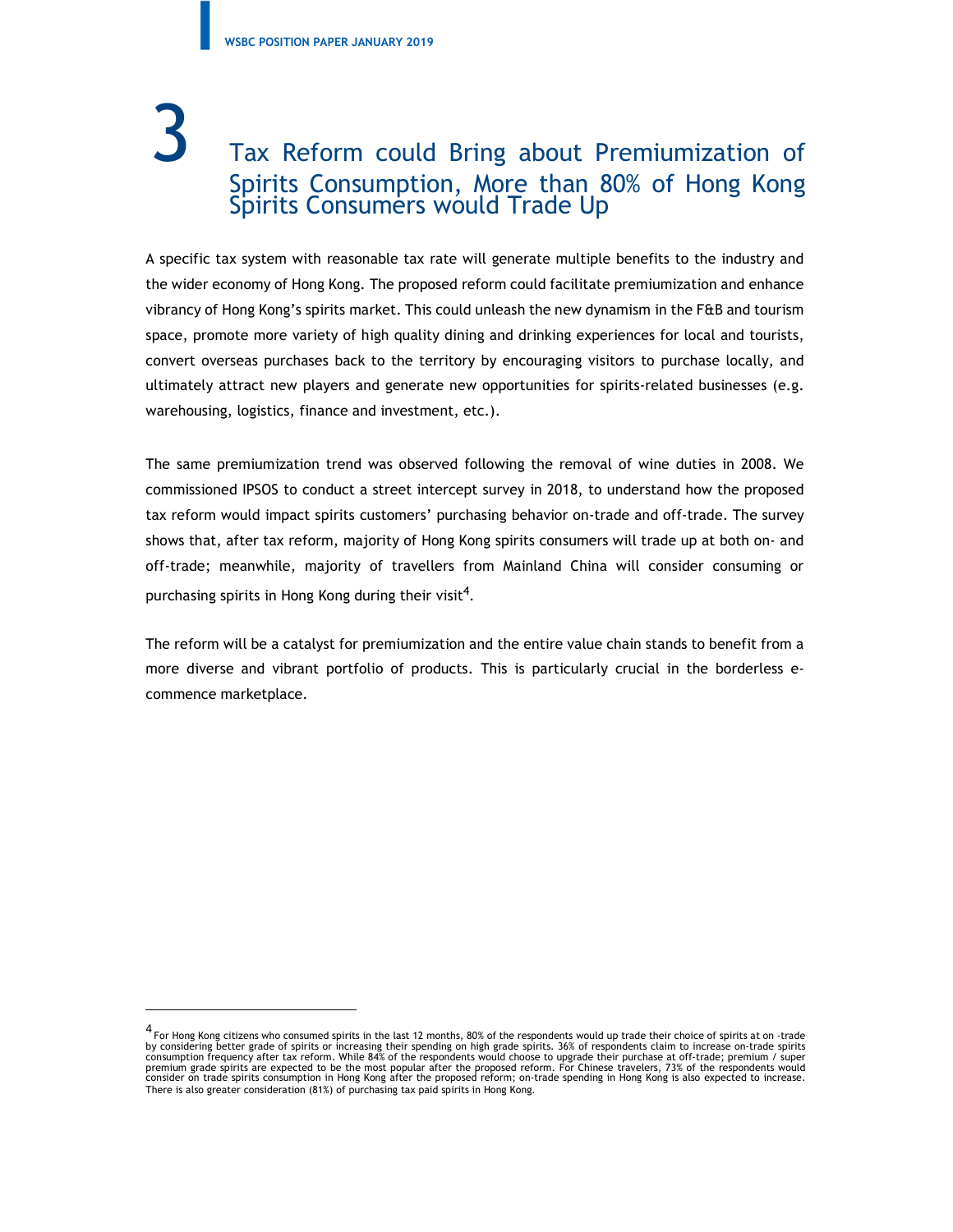## Tax Reform will boost the Spirits Auction Market

The proposed spirits tax reform will reinvigorate what are currently fragmented auction activities, facilitating the growth of Hong Kong into Asia's spirits auction hub, much similar to the emergence of Hong Kong as a global wine auction centre following the removal of wine duties in 2008.

According to HKTDC's report 'Hong Kong Means Business'<sup>5</sup>, Hong Kong is already the world's third largest art market after New York and London, and the largest international art market in Asia. With leading auction houses' Asia headquartered in Hong Kong, there is tremendous potential to grow the auction activities as well as related brokerage and valuation businesses for investor grade spirits. Premium and rare spirits are very much sought after by connoisseurs, collectors and investors from all parts of the globe, including the bourgeoning middle class in Mainland China, Taiwan, India and South East Asia. Hong Kong is well-equipped and well-positioned to capitalize on the booming trend of alternative investment in premium and rare spirits once the proposed spirits tax reform happened. The growth of the auction market would also attract higher spending visitors, helping to levitate Hong Kong's average tourism spending.

<sup>5</sup>Full report at: https://hkmb.hktdc.com/en/1X0AG6SQ/first-person/Auction-House-Records-Stellar-Year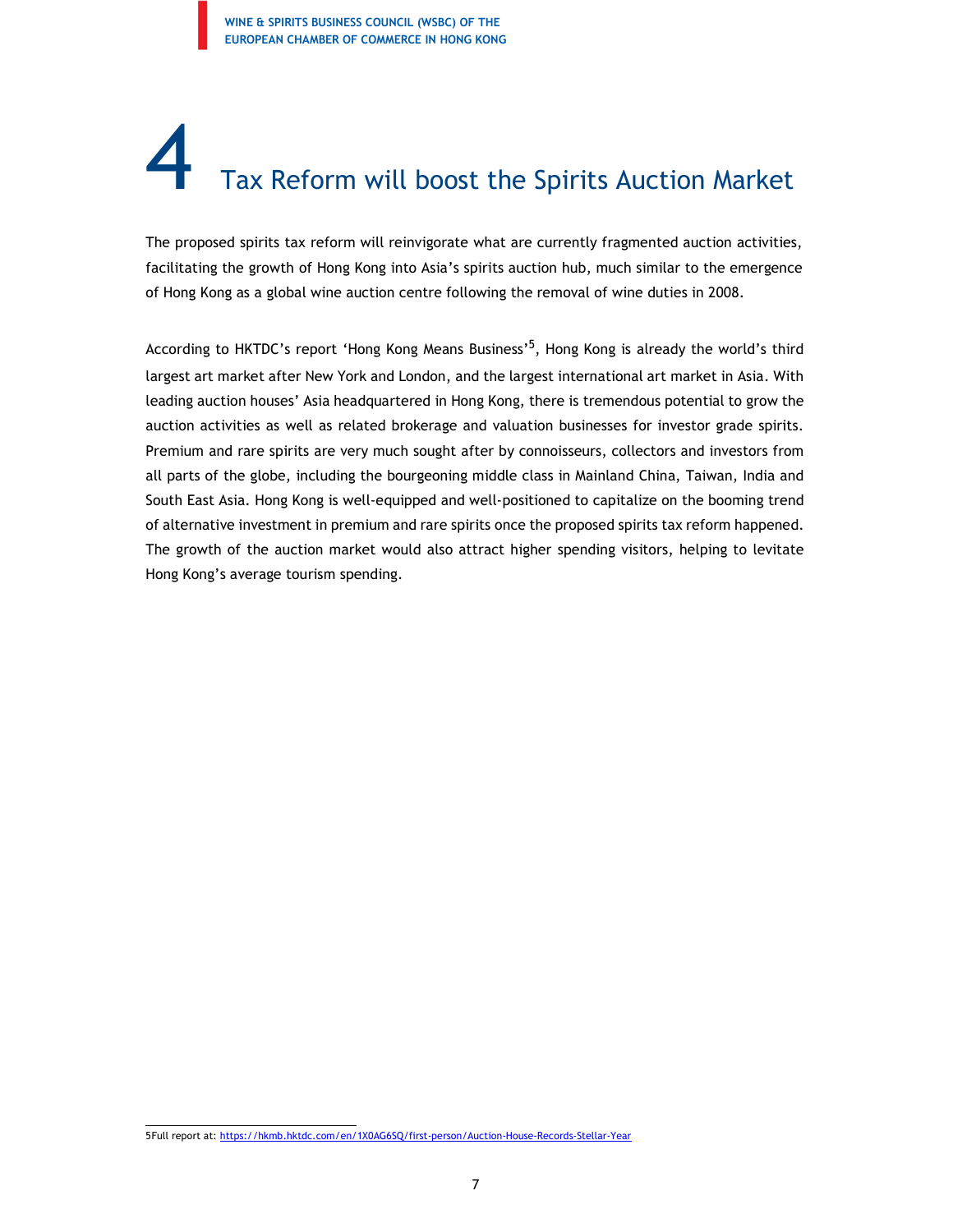### 5 Tax Reform could create around 1,000 Jobs and Enrich Career Opportunities

The proposed spirits tax reform will create nearly 1,000 additional jobs for Hong Kong in related industries e.g. spirits trade, tourism, gastronomic, bar, auction and related sectors, thus providing a wider spectrum of opportunities at different levels, especially to young people. Based on the observed impact following the abolition of duties on wine and beer tax in 2008, Professor Cheung estimates that the proposed tax reform will generate as many as 469 to 931 full-time jobs. In the tourism sector alone, the additional employment generated is estimated at 364 to 463 full-time jobs.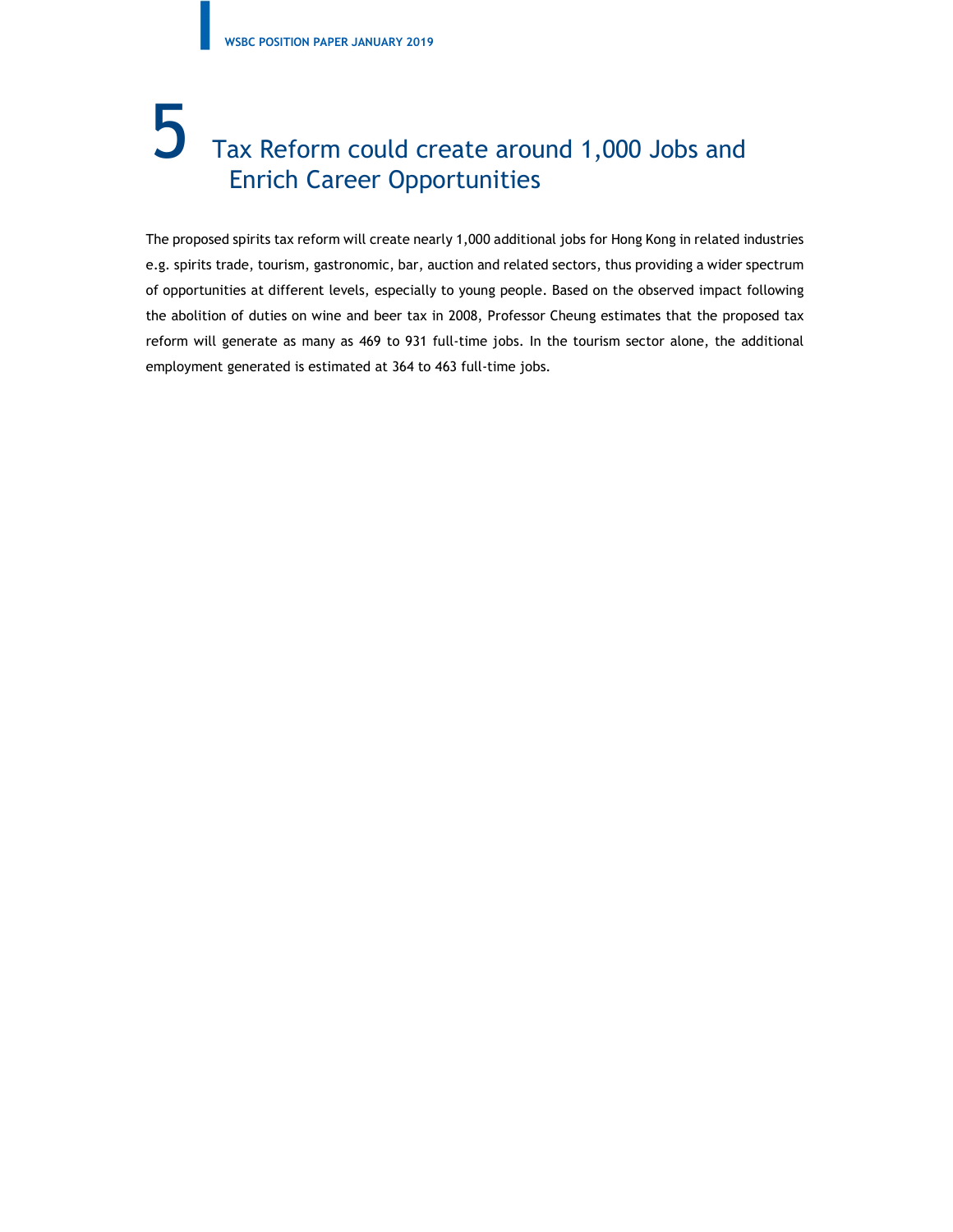### 6 Hong Kong Competitiveness Being Eroded by Current Ad Valorem Taxation

Hong Kong currently bears one of the heaviest burdens on spirits taxes (standards and above category) in Asia. The territory is lagging behind other spirits market in the region, losing its competitiveness at a time when global and regional economic uncertainty demand that it raises its competitiveness, supports industries/trades and creates new paths for tackling the challenges that lie ahead.

For nearly a quarter of a century, liquor above 30% of alcohol by volume is taxed at 100% based on the import value since 1994. It is the only dutiable commodity that is taxed based on its value. The Government recognized, in a public consultation exercise on alcoholic beverages tax in 2004 that "for high end products, [Hong Kong's] duty is generally higher than major jurisdictions in the region and even some of the more mature European economies". However, there has been no reform on the tax of spirits in the past 25 years.

A review and reform are long overdue. In the region, Hong Kong operators face one of the heaviest tax burdens on spirits, at 100% of import value, versus 33% in Mainland China, 40% in Macau, 39% in Taiwan, and 43% in Japan<sup>6</sup>. In addition, ad valorem tax system imposes a heavy administrative burden on the Government as it is necessary to verify the import price (transfer price) of a product declared by the importers. This is contrary to Hong Kong Government's stated tax policy which is "low, simple and competitive".

Therefore, we call for a simple and equitable tax system – specific tax based on alcohol content – on liquor with an alcoholic strength of more than 30% of pure alcohol. The proposal is aligned with the Government's new fiscal philosophy in alleviating companies' tax burden to stimulate economic vibrancy. Specific taxation on alcohol is also consistent with international practice, with many developed economies having adopted a pure specific tax system on spirits including the EU, the US, Australia, New Zealand, Japan, Singapore and Taiwan.

 $\overline{1}$ 

 $^6$  Comparing total import & excise tax burdens on ad-valorem equivalence basis, using spirits at 40% abv with retail value at<br>HK\$200/75cl bottle.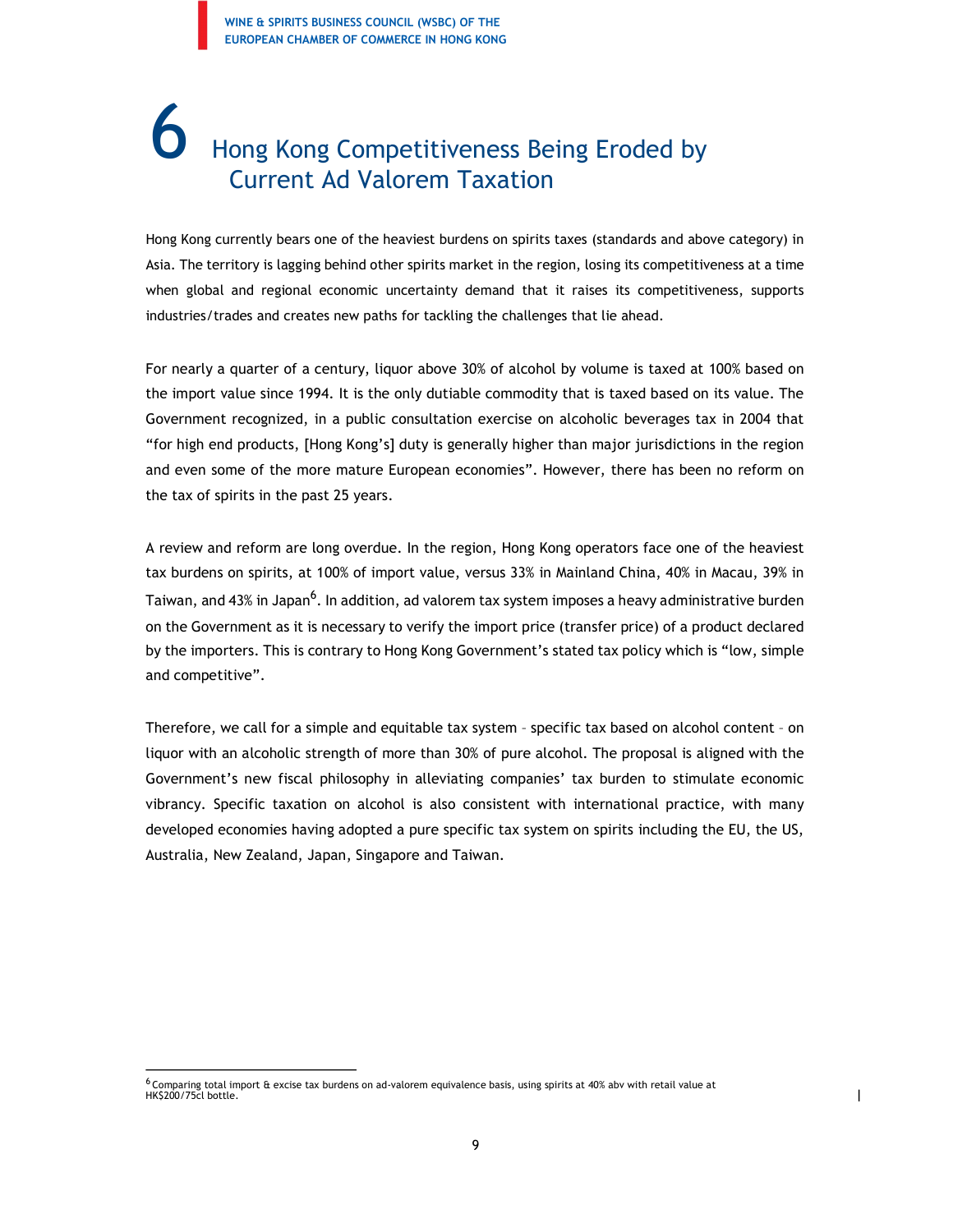#### Specific taxation is better suited to address concerns related to alcohol harm

Taxing alcohol on the basis of its value does not address the negative externalities associated with excessive alcohol consumption, whereas a specific tax system taxing on the basis of its alcoholic content does. The proposed specific tax system on spirits would effectively put a floor price on spirits, and the tax/price of a product would rise in line with its alcoholic content. Such a system is also endorsed by the WHO's Global Strategy to Reduce Harmful Use of Alcohol to "take into account, as appropriate, the alcoholic content of the beverage".<sup>7</sup>

A telephone survey<sup>8</sup> has shown that the proposed reform will not have any quantitative impact on Hong Kong citizens drinking patterns, 98.9% of non-drinkers will not start consuming spirits because of the tax changes. While the quantitative consumption level is not expected to change significantly, the WSBC fully supports the prohibition of sale and supply of alcohol to people under 18 years old. We are ready to work with the Government and other stakeholders on complementary programs to raise awareness against underage drinking, binge drinking and other harmful drinking behaviours among adults. The WSBC's members stand ready to further discuss with the Health authorities to examine ways to ensure that Hong Kong remains a safe destination, recognized for its responsible drinking and low per capita consumption of alcohol.

<sup>7</sup>WHO, Global Strategy to Reduce Harmful Use of Alcohol, 2010a, p. 16

<sup>8</sup> According to the telephone survey, to examine Hong Kong's citizens' current drinking behavior and the effects of the proposed spirits tax reform on drinking pattern, conducted by the Chinese University's Centre for Communication and Public Opinion Survey in August 2018, the<br>proposed spirits tax reform, which would replace the current ad valorem system with a Specifically, 81.5% of current spirits drinkers stated that they will not consume more spirits, whereas 97% of non-spirits drinkers indicated that they will not shift to spirits after the proposed tax reform. In addition, almost all non-drinkers (98.9%) will not start consuming spirits because of the tax changes.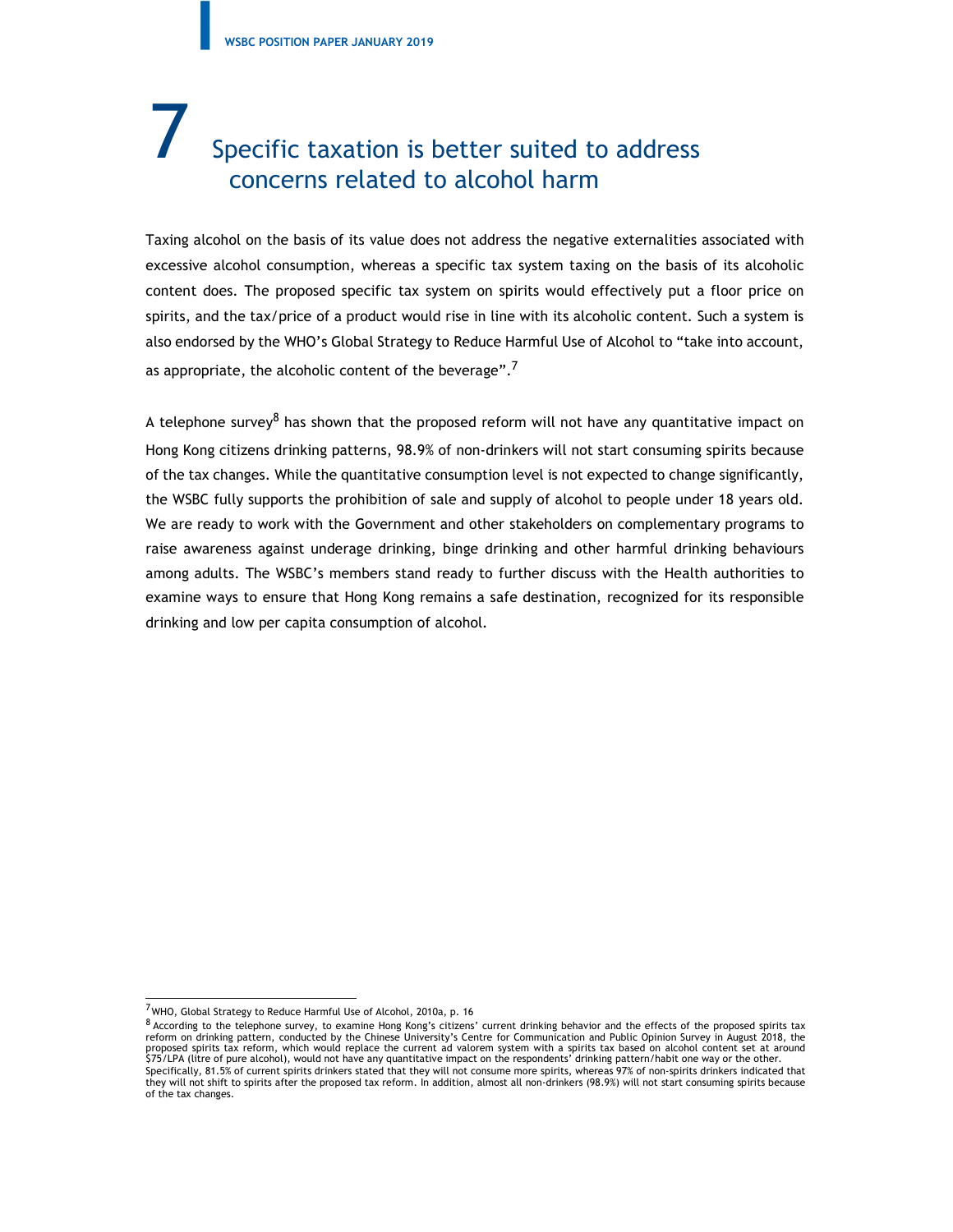# 8 Conclusion

The Wine & Spirits Business Council urges the Government to review and then replace the current ad valorem tax system on liquor with an alcoholic strength of more than 30% of pure alcohol with a specific system set at around HK\$75 per litre of pure alcohol. Such a reform will deliver substantial economic benefits to Hong Kong even in the first year of implementation, with sustainable and spillover positive economic impact in the medium and long term.

The WSBC and its members have been in dialogue with a range of stakeholders on this proposal for more than a year. We are pleased to acknowledge that there is strong support from a broad range of economic actors across different sectors for our proposal (see attached list) $^9$ . Many believe that we have to move fast to capitalize on regional developments including, but not limited to, developments in the Greater Bay Area. We look forward to engaging the Government to discuss the best way forward and a roadmap for this urgent and important matter for Hong Kong.

<sup>&</sup>lt;sup>9</sup>Please refer to annex 4 for the list